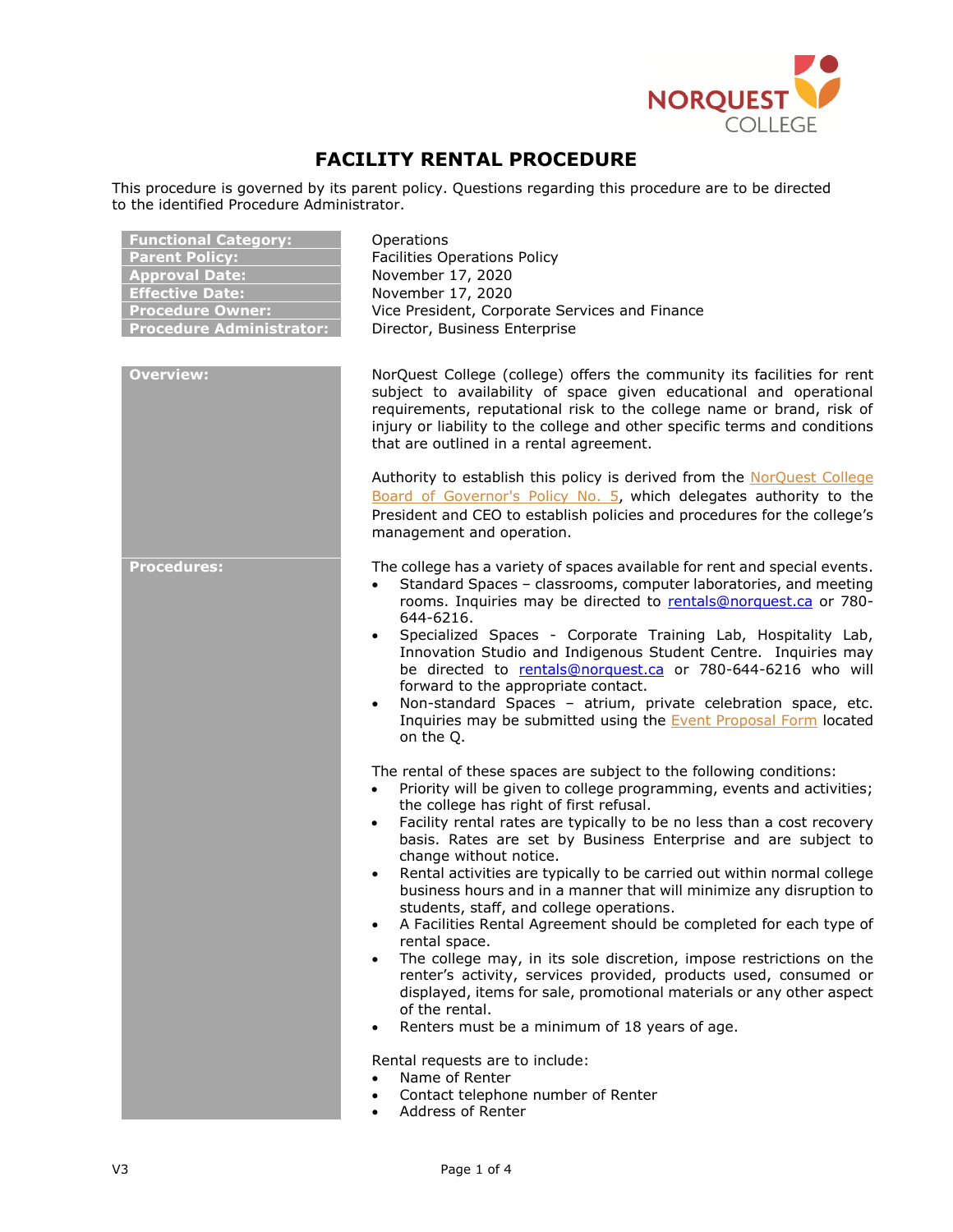

- Organization affiliation
- Purpose for the rental
- Description of space requested
- Date(s) and time(s) requested
- Furniture and equipment requested
- A drawing/sketch of any furniture set -up
- Electrical requirements to support displays, demonstrations or equipment
- A list of equipment, materials, items or products brought in for decorating, display, demonstration, heating food or other purposes
- Parking requirements
- Special requirements

The college will consider the request and contact the requestor within three ( 3 ) business days to provide information on availability, cost, additional requirements and rental agreement details.

Before the facility rental is authorized , the requestor is to :

- Sign the Facility Rental Agreement thereby agreeing to all terms, conditions, requirements and obligations.
- Provide all applicable business licenses and permits required by federal, provincial, municipal or other regulatory bodies, authorizing their activities at the college .
- Agree to pay the specified facility rental fee, 50% reservation deposit and , where applicable , the damage deposit.
- Provide a Certificate of Insurance confirming comprehensive general liability insurance in an amount of \$ 2 million.
	- o The college may, after completing a risk assessment of the renters proposed activity, alter the insurance requirements.

### **Terms and Conditions**

Rental terms and conditions include, but are not limited to , the following:

- Renters and those attending must adhere to all terms, conditions and requirements specified in the Facility Rental Agreement.
- The renter of the space must remain in attendance for the duration of the rental activities, including the clean -up at the end of the rental period.
- The activity must remain within the space provided as specified in the Facility Rental Agreement.
- Renters of space shall not offer services or products that would compete directly or indirectly with NorQuest College's products or services.
- The college does not provide furniture, fixtures and equipment or support services to rental groups except for those specifically identified in the Facility Rental Agreement.
- An individual or group renting college facilities , or the attendees thereof, shall not have in their possession, display, offer for sale or give away any type of weapon, explosive, illegal or illicit products, products or services controlled by federal, provincial, or municipal licenses or products or services deemed by the college to be inappropriate.
- The college will not rent space to individuals or groups that are associated or affiliated with any individual, group or organization that believes in, or promotes , racial superiority, hate or discrimination or may hold philosophy or values that are not consistent with that of the college.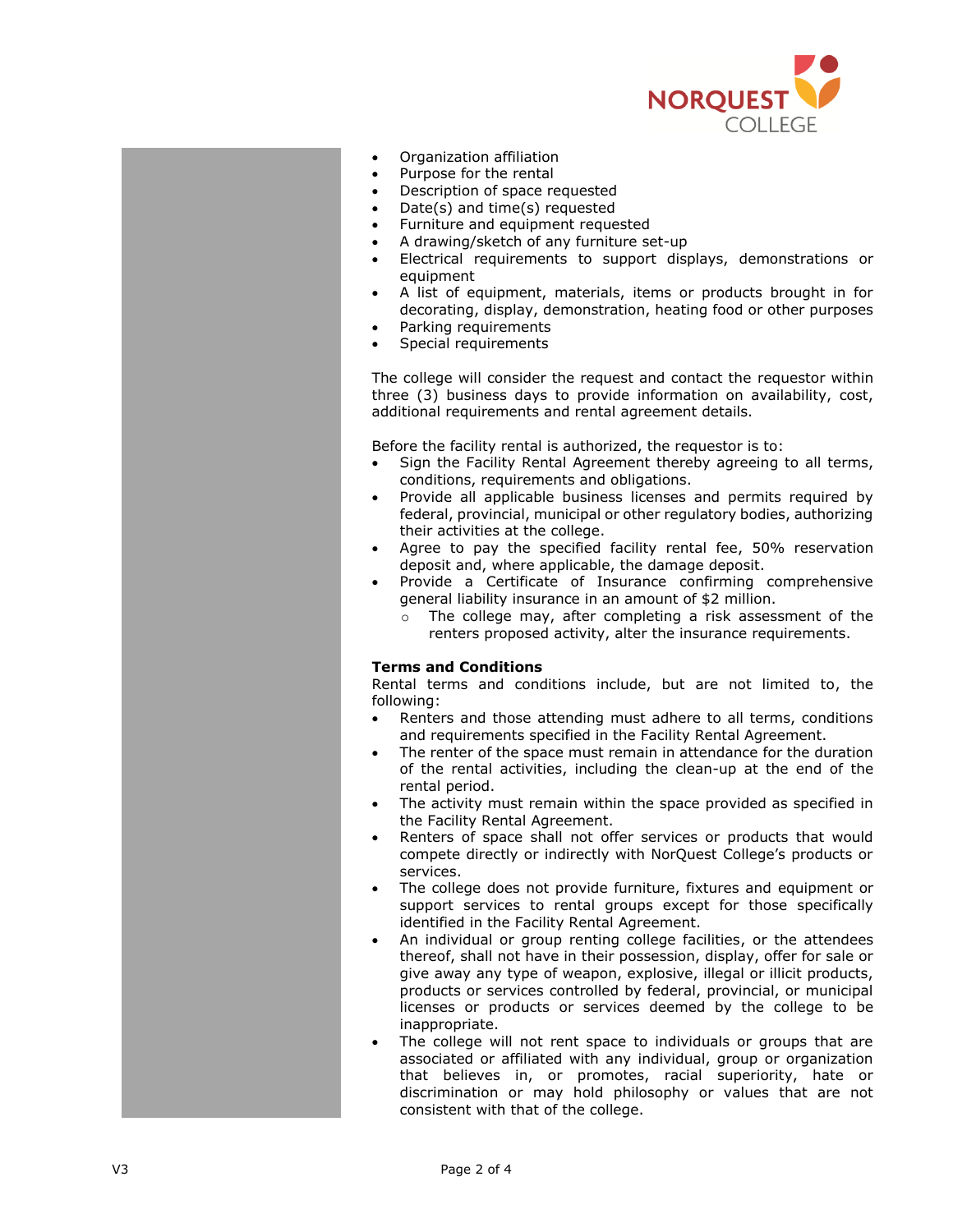

- Renters are to ensure pathways and exit routes to doorways remain clear and unobstructed and that their attendees are made aware of emergency procedures and fire evacuation routes.
- Materials, items or products brought in for decorating, display, demonstration or other purposes must be preapproved by Facilities. Anything considered hazardous, flammable or easily combustible will not be permitted.
	- o Only safety approved (e.g. CSA certified) devices and equipment will be considered for display or demonstration.
- Displays, services or activities must not impede or disrupt normal traffic flow in the area rented or any adjoining space.
- Confetti, decorative sparkles, rice, glitter or other such materials are not permitted.
- Open flames of any kind are not permitted.
- All gaming / gambling activities are subject to Alberta Gaming, Liquor and Cannabis Commission policies, procedures, licensing and other legislative requirements.
- When alcohol is to be served or provided as part of the rental event it is to be included on the appropriate form / agreement and must follow Alberta Gaming, Liquor and Cannabis Commission policies, procedures, licensing and other legislative requirements.
- The college may, at its discretion, assign alternate space to a renter.
- The renter is responsible to keep the rented space neat, clean and free of any potential safety hazards. At the end of the rental period the renter is to:
	- o remove all renter supplied displays, furniture, equipment or other materials,
	- o place all garbage in disposal containers, and
	- o ensure that the premises are cleaned up and left in its original condition.

### **Cancellations**

- Cancellations of rental spaces are to be sent to [rentals@norquest.ca.](mailto:rentals@norquest.ca)
- Cancellation requests received at least 14 calendar days prior to the rental date will receive a full refund of any deposits.
- Cancellation requests received less than 14 calendar days prior to the scheduled rental date will not be eligible for refund of the reservation deposit.

### **Non-Compliance**

Any individual or group not complying with this procedure or the terms and conditions of the Facility Rental Agreement may:

- have their rental agreement terminated,
- be prohibited from renting facilities in the future, or
- not be permitted on college property.

- [Access to College Property & Facilities Procedure](https://www.norquest.ca/about-us/policies-procedures/operations/facilities-operations-policy/access-to-college-property-facilities-procedure.aspx)
- [Atrium Fire Safety Procedure -](https://www.norquest.ca/about-us/policies-procedures/operations/emergency-and-continuity-management-policy/atrium-fire-safety-procedure-singhmar-centre-for-learning.aspx) Singhmar Centre for Learning
- [Children on College Property Procedure](https://www.norquest.ca/about-us/policies-procedures/operations/facilities-operations-policy/children-on-college-property-procedure.aspx)
- [Facilities Operations Policy](https://www.norquest.ca/about-us/policies-procedures/operations/facilities-operations-policy.aspx)
- Facility Rental Agreement (available from Business Enterprise)
- *[Freedom of Information and Protection of Privacy Act](http://www.qp.alberta.ca/documents/Acts/F25.pdf)*
- *[Gaming, Liquor and Cannabis Act](http://www.qp.alberta.ca/documents/Acts/g01.pdf)*

## **Definitions:** N/A

**Related NorQuest College Information:**

**Related External Information:**